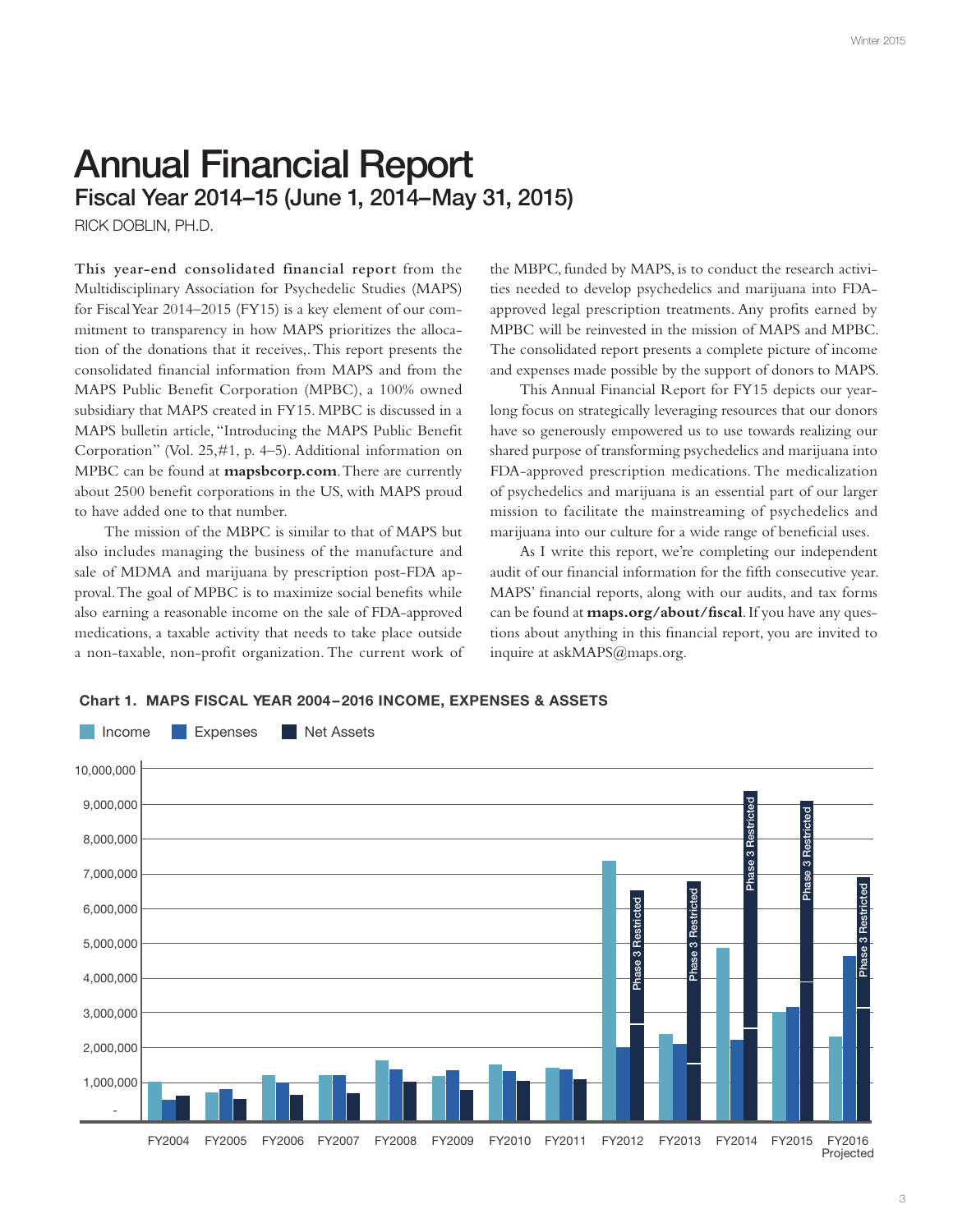#### **OVERVIEW**

MAPS' net revenue in Fiscal Year 2015 (June 1, 2014–May 31, 2015) totaled \$2.99 million from more than 2500 donors. This is more than MAPS raised in all but two previous years. In both of those years, MAPS also received very large unpredictable bequests (\$5.5 million in FY12 from Ashawna Hailey and \$1.9 million from Tim Butcher in FY14). The list of all of our donors who gave \$120 or more is on pages 13–16. They and all of the other donors who gave less than \$120 have collectively made it possible for MAPS to expand our research and educational efforts at a time of transformative opportunity. In FY15, 75% of MAPS' income was from donations, 17% from net investment and interest, 4% from fscal sponsorships, 3% from event registration, and 1% from sales net of cost of goods sold.

Expenditures in FY15 were \$3.22 million, about \$900,000 more than in FY14 which itself was more than in any previous year. The growth is expenditures is refected in an expanded set of activities detailed in Chart 5, the largest being an expansion of research by over \$600,0000 in just one year. Of MAPS' expenses in FY15, 54% went for research, 22% for education, 15% for administration and 9% for fundraising.

MAPS and MPBC pays its staff salaries that are somewhat lower than market rates for the same positions in for-proft companies but provides 100% coverage of health care insurance premiums and retirement benefts. MAPS and MPBC have a full-time staff of 14 and a part-time staff of 7, not including quite a few therapists and other contractors working at our clinical research sites. As MAPS' Executive Director, in FY15 I earned an annual salary of \$75,000. Amy Emerson, Executive Director and Director of Clinical Research at MPBC, earned a salary of \$121,000. Brad Burge, Director of Communications and Marketing, earned a salary of \$65,000. Virginia Wright, Director of Development, earned a salary of \$88,900.

In FY15, MAPS experienced a net reduction in assets of -\$228,614, the frst year since FY09 that MAPS' assets declined. This relatively minor reduction in net assets is quite an accomplishment considering the increase in expenditures of over \$900,000. Most importantly, MAPS made major progress in our research and educational mission. Net assets at the end of FY15 were \$9.1 million. Our year-end assets include \$5.2 million in the Board Restricted *Ashawna Hailey Fund,* which is reserved for our Phase 3 studies of MDMA-assisted psychotherapy for the treatment of PTSD; \$800,000 restricted for our MDMAassisted psychotherapy research coming from a prior donation/ bequest from Dr. Richard Rockefeller; and about \$200,000 restricted to various MDMA research projects.

#### FY2015 Net Revenue \$ 2,995,073



#### FY2015 Expenses \$ 3,223,687

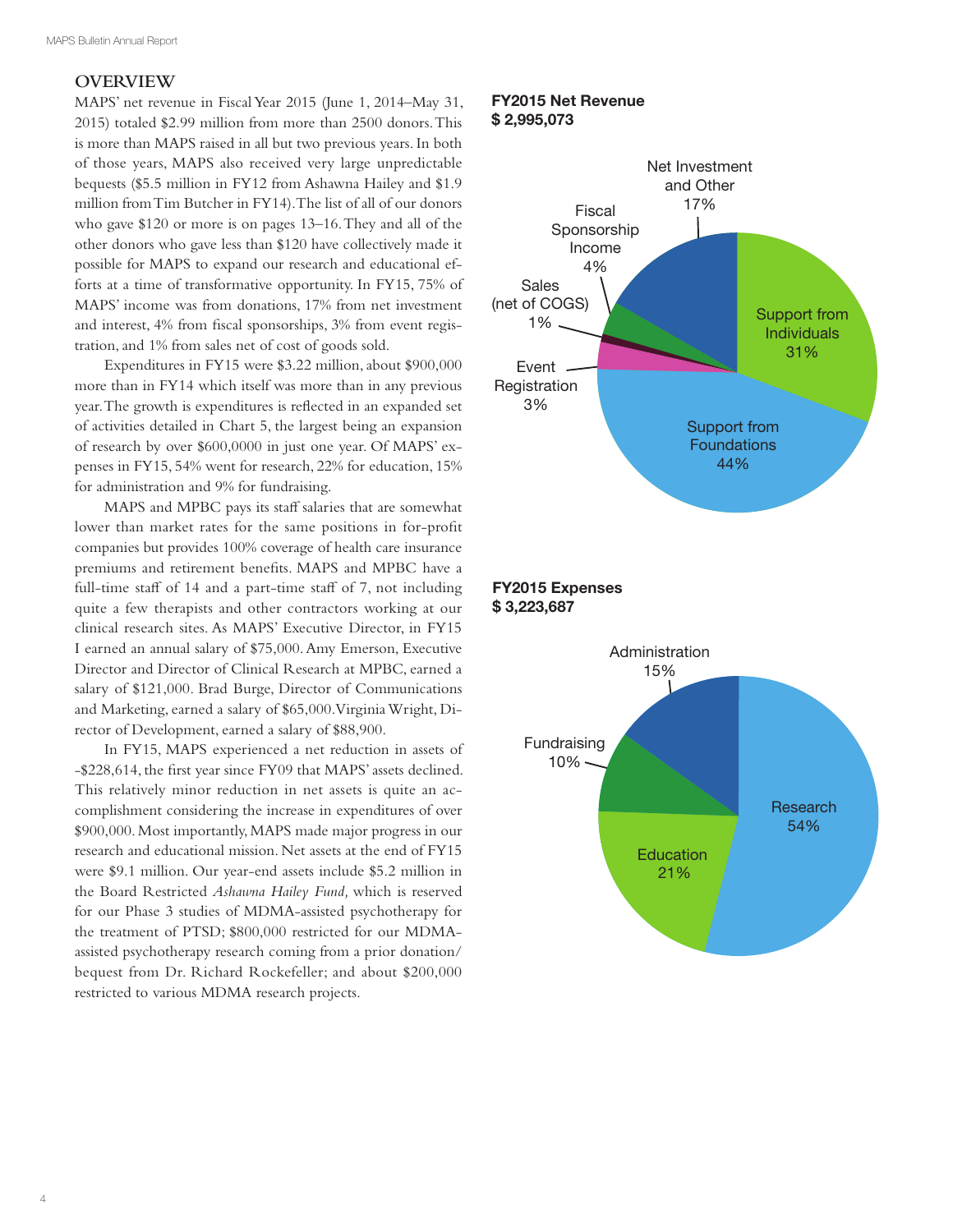#### **PROJECTIONS FISCAL YEAR 2015–16**

In the coming fscal year (FY16), we estimate spending over \$4.6 million, more than in FY15 by about \$1.4 million. This primarily refects the increased costs associated with the fullspeed ahead expansion of our MDMA/PTSD research on which we'll spend about \$2 million along with about \$344,000 on other MDMA research into MDMA-assisted therapy in autistic adults with social anxiety and MDMA-assisted psychotherapy in people sufering from anxiety as a result of a lifethreatening illness. In FY16, we're planning to transition with all the wood behind the arrow from our international series of Phase 2 pilot studies to the pivotal multi-site Phase 3 studies required for FDA approval of prescription use, which our current timeline estimates will take place near the end of 2021. In FY16, we're projecting total research expenses of just over \$3 million (65%) and about \$747,000 for our communications and public education programs, Zendo psychedelic harm reduction program, and fscal sponsorships (16%), with about \$859,000 for fundraising and administration (19%).

We currently project income of \$2.35 million from anticipated donors, about \$650,000 less than in FY15 due in large part to the assumption of no investment gains in our portfolio at the San Francisco Foundation in FY16 as compared to almost \$500,000 in investment gains in FY15. Our fundraising eforts are directed at raising additional funds from new donors and

#### Chart 2. STATEMENT OF ACTIVITIES

Fiscal Year 2014–15 (June 1, 2014– May 31, 2015)

#### Revenue

| <b>Change in Net Assets</b>      | - \$ 228,614 |
|----------------------------------|--------------|
| <b>Total Expenses</b>            | \$3,223,687  |
| Administration                   | 489,777      |
| Fundraising                      | 301,499      |
| <b>Total Programs</b>            | 2,432,411    |
| <b>Fiscal Sponsorships</b>       | 112,901      |
| Harm Reduction                   | 101,691      |
| Education                        | 466,470      |
| Research                         | 1,751,351    |
| <b>Expenses</b>                  |              |
| <b>Net Revenue</b>               | \$2,995,073  |
| Cost of Goods Sold               | 42,801       |
| <b>Total Revenue and Support</b> | \$3,037,874  |
| Net Investment and Other Income  | 499,560      |
| Fiscal Sponsorship Income        | 119,564      |
| Government Grants                |              |
| Sales                            | 67,365       |
| <b>Event Registration</b>        | 93,325       |
| Support from Foundations         | 1,334,207    |
| Support from Individuals         | 923,855      |

from existing donors, but those new relationships are still in the process of coming to fruition. As a result, we're not assuming income that's speculative though we are working hard to increase our donor base. We're anticipating a net reduction in assets by the end of FY16 of about \$2.3 million, close to the amount of restricted funds for MDMA research we've obtained in prior years that we will be spending in FY16. We currently project drawing down about \$2.1 million of our temporarily restricted assets donated exclusively for expenditure on our MDMA research projects. Of that amount, \$800,000 will be drawn from the funds donated by Dr. Richard Rockefeller, about \$200,000 from a number of diferent donors, and about \$1 million in expenses preparing for Phase 3 MDMA/PTSD research will be drawn from the *Ashawna Hailey Fund.* 

We're currently projecting a reduction in net assets to about \$6.8 million at the end of Fiscal Year 2016. Although this is a substantial amount of money, it does not cover even one third of the \$22.2 million we estimate we will need for completing our Phase 3 research required to transform MDMAassisted psychotherapy into a prescription medicine for PTSD by 2021, nor does it cover any of our other research, educational and operational expenses which will be about \$1.6 million in FY16. Expenses are projected to increase even more in FY17 as we anticipate starting Phase 3 MDMA/PTSD research, indicating the importance of substantially increasing our donor base.

#### Chart 3. STATEMENT OF FINANCIAL POSITION

Fiscal Year 2014–15 (at May 31, 2015)

| <b>Assets</b>                       |             |
|-------------------------------------|-------------|
| Cash and Equivalents                | 1,901,173   |
| Pledges Receivable                  | 337,382     |
| <b>Other Current Assets</b>         | 7,188,414   |
| <b>Total Assets</b>                 | \$9,426,969 |
| Liabilities                         |             |
| Accounts Payable & Accrued Expenses | 292,408     |
| <b>Total Liabilities</b>            | \$292,408   |
| <b>Net Assets</b>                   |             |
| Unrestricted                        | 2,881,657   |
| Board Restricted <sup>1</sup>       | 5,237,054   |
| Temporarily Restricted <sup>2</sup> | 1.015.850   |
| Total Net Assets                    | \$9,134,561 |
|                                     |             |

#### Total Liabilities and Net Assets \$9,426,969

*1) These funds are restricted to Phase 3 drug development of MDMA-assisted psychotherapy for the treatment of PTSD.* 

*2) These funds are almost entirely restricted to various MDMA research projects, except for about \$7000 to LSD/psilocybin general and \$1000 to ketamine.*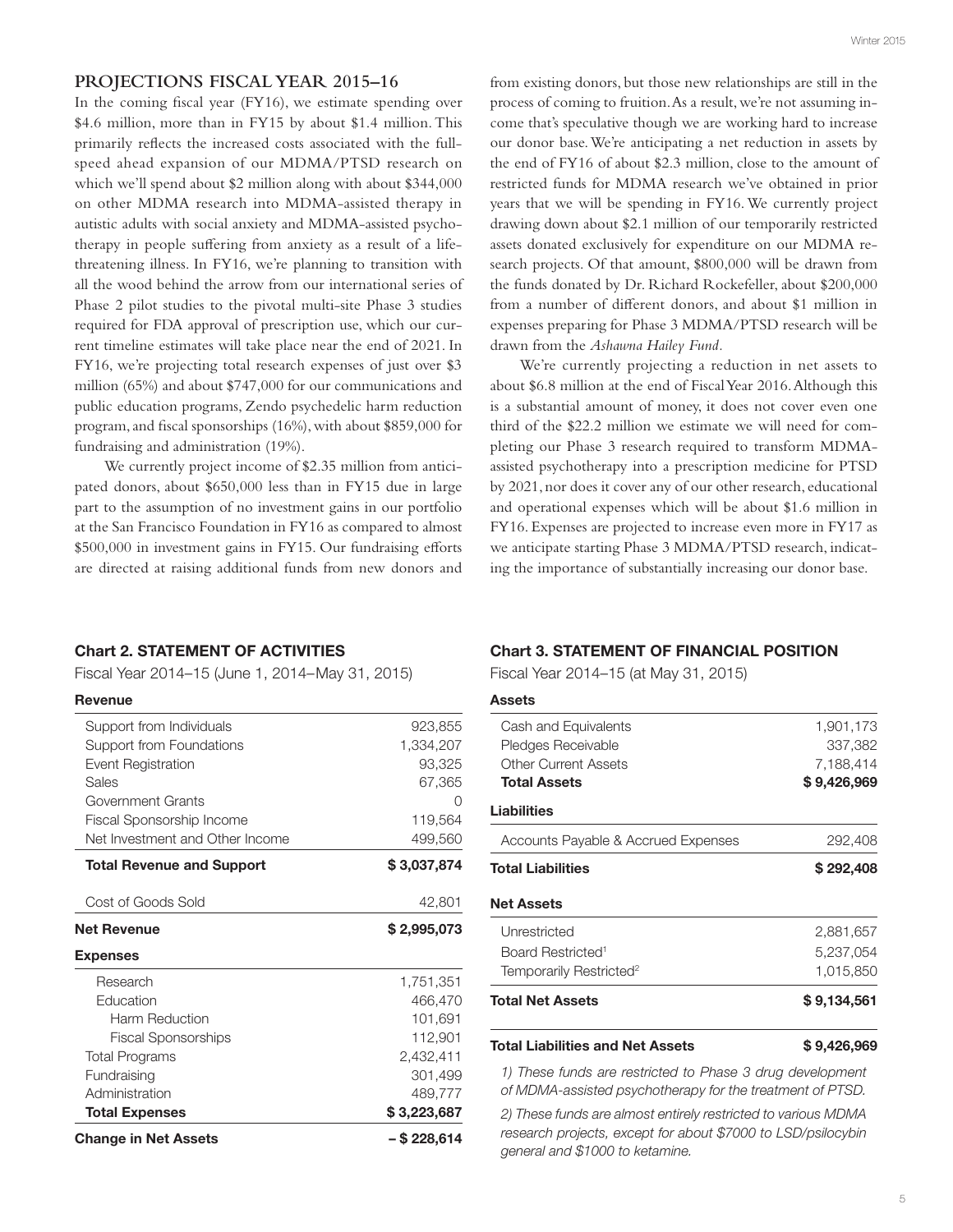#### **REVENUE FISCAL YEAR 2014–15**

Of almost \$3 million in total revenue from all sources in Fiscal Year 2015, total contributed revenue was just over \$2.25 million. The majority (82%) came from roughly 37 individuals and family foundations. In addition to these large gifts, MAPS saw increases in both revenue and the number of donors at all giving levels; the number of donors giving \$1,000 or more grew 45% to 121 and the number of donors grew 71% to 2,691; the overall renewal rate was 44% with monthly donors renewing at a 76% rate. ( See list of donors of \$120 or more on page 13.)

Grants revenue of (\$1.3M) was received from family foundations and donor advised funds, all cases where we have a strong relationship with the foundation family. We anticipate eventually also obtaining funding from the large, more staf-driven perpetual foundations once our Phase 2 MDMA/PTSD studies are complete and we've completed negotiations with FDA regarding the design and cost of our Phase 3 studies. In last year's annual report, I mentioned a meeting with staf of the Wellcome Trust, the largest foundation in England with a major focus on neuroscience. We were discussing whether or not MAPS should submit a grant request. During our meeting, Wellcome Trust staff spoke about the "reputational risk" of supporting MDMA/ PTSD research. I responded that it was a "reputational opportunity" but unfortunately wasn't persuasive. Since that report, new Wellcome staff have permitted us to submit a grant application. Though one step closer, our grant request was rejected. Perhaps

next time we can partner with Wellcome, after additional promising research papers have been published in scientifc journals and we've begun conducting Phase 3 MDMA/PTSD studies. We will continue to develop relationships with foundation staff until then. For now, MAPS' support comes from courageous and visionary individuals and family foundations who can see the value of working to conduct pioneering FDA-regulated scientifc research into the therapeutic and spiritual potential of psychedelics and marijuana.

Our crowdfunding campaigns in FY15 exceeded expectations. After raising \$2,500 through Causes three years ago in our frst campaign, this year we raised almost \$142,000 through Indiegogo for our Legalizing Psychedelic Therapy campaign, with funds allocated to our MDMA/PTSD Phase 2 pilot studies. In addition, MAPS received an unexpected donation of \$82,795 from reddit after being voted by reddit users as 6th of the 10 most popular non-proft groups during the campaign period (Erowid was #4).

MAPS's long-term account for our assets, The Curing Fund, is managed by the San Francisco Foundation and is invested in the stock market. The Curing Fund began the fscal year with a balance of \$7,150,597. During Fiscal Year 2015, The Curing Fund's investment activity, net of fees, resulted in a 7.2% or \$483,663 increase in net assets. There were no new contributions during the fscal year and one withdrawal (\$900,000) to fund the MAPS Public Beneft Corporation's research program

#### Note 1: FY15 FISCAL SPONSORSHIP DETAIL

|                                  | Total<br>Raised | Total<br><b>Disbursed</b> |
|----------------------------------|-----------------|---------------------------|
| Ayahuasca Foundation             |                 |                           |
| (Peru)                           | 50,500          | 47,500                    |
| <b>ICEERS</b>                    | 31,378          | 30,123                    |
| Synthesis (Temple of             |                 |                           |
| Whollyness/Otic Way)             | 5,500           | 8,489                     |
| Bluelight                        | 12,753          | 7,942                     |
| GITA                             | 1,702           | 1,502                     |
| Sublime Visions                  | 1,000           | 1,000                     |
| Woman's Alliance                 |                 |                           |
| for Medical Marijuana            | 1,000           |                           |
| Weed the People                  | 195             |                           |
| Ethnobotanical<br>Sustainability |                 |                           |
| Consultants                      | 15,536          | 16,345                    |
| Total                            | \$119,564       | \$ 112,901                |

#### Chart 4. TEMPORARILY RESTRICTED, BOARD RESTRICTED, & OTHER RESTRICTED FUND DETAIL

Fiscal Year 2014–15 and 2015–16 (at May 31)

|                                                                 |                                  | May 31, 2015                      |                                         | May 31, 2016                      |
|-----------------------------------------------------------------|----------------------------------|-----------------------------------|-----------------------------------------|-----------------------------------|
|                                                                 | <b>Temporarily</b><br>Restricted | <b>Board</b><br><b>Restricted</b> | <b>Temporarily</b><br><b>Restricted</b> | <b>Board</b><br><b>Restricted</b> |
| <b>MDMA Studies</b>                                             |                                  |                                   |                                         |                                   |
| <b>MDMA General</b>                                             | 800,000                          |                                   |                                         |                                   |
| <b>US MDMA/PTSD</b>                                             |                                  |                                   |                                         |                                   |
| Veterans                                                        | 58,908                           |                                   |                                         |                                   |
| <b>US MDMA/PTSD</b>                                             |                                  |                                   |                                         |                                   |
| Phase 3                                                         |                                  | 5,237,054                         |                                         | 4,189,860                         |
| <b>US MDMA/Adult</b>                                            |                                  |                                   |                                         |                                   |
| Asbergers                                                       |                                  |                                   |                                         |                                   |
| <b>US MDMA</b>                                                  |                                  |                                   |                                         |                                   |
| End of Life                                                     | 110,000                          |                                   |                                         |                                   |
| MPVA-1 (CBCT                                                    |                                  |                                   |                                         |                                   |
| Charleston/Canada)                                              | 25,000                           |                                   |                                         |                                   |
| <b>US MDMA Qualitative</b>                                      | 13,983                           |                                   |                                         |                                   |
| <b>Total MDMA</b>                                               |                                  | $$1,007,890$ $$5,237,054$         |                                         | \$4,189,860                       |
| <b>Other Studies</b>                                            |                                  |                                   |                                         |                                   |
| LSD/Psilocybin General                                          | 6,960                            |                                   | 5,960                                   |                                   |
| Ketamine Research                                               | 1,000                            |                                   |                                         |                                   |
| <b>Total Other Studies</b>                                      | \$7,960                          |                                   | \$5,960                                 |                                   |
| <b>Total Temporarily &amp; Board</b><br><b>Restricted Funds</b> |                                  | $$1,015,850$ $$5,237,054$         |                                         | \$5,960 \$4,189,860               |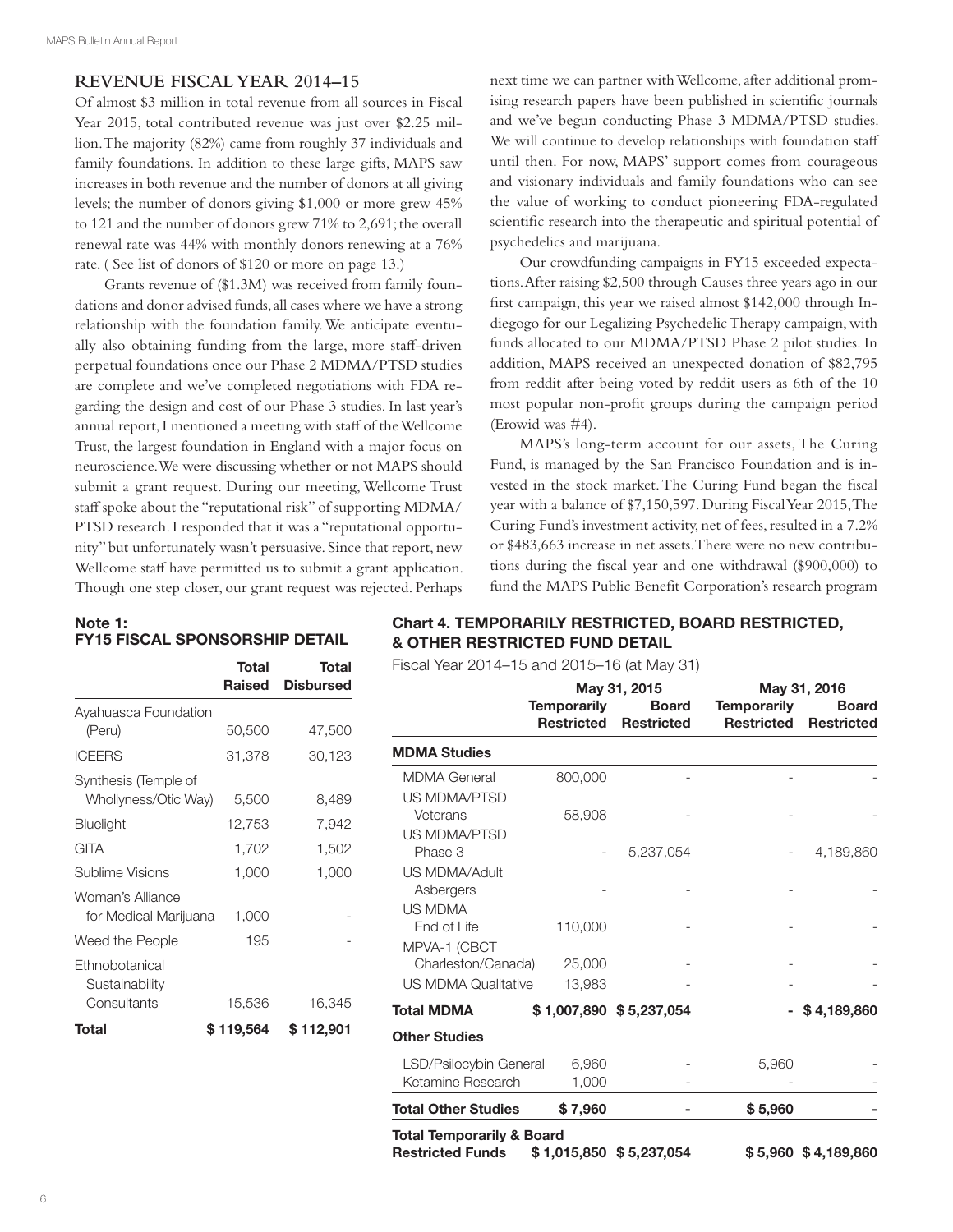for FY15 and part of FY16. Net of this withdrawal, total invested capital at fscal year-end was \$6,714,250. At the time of this writing, the stock market has declined about 4% since the close of FY15.

Our fiscal sponsorship program had gross revenue (\$119,564), an average 5% administrative fee charged, and the balance disbursed to projects that are in alignment with MAPS' vision and mission.

Product sales and event registrations are each less than 1% of our revenue, but remain important aspects of our work as the income ofsets the costs of events and products, which serve to draw new supporters, strengthen our relationships to current donors, and promote our message.

#### **EXPENSES**

In Fiscal Year 2015, program costs totaled 76% of all expenses. Programs include Research expenses of \$1,751,351 (54%), Education expenses of \$568,160 which includes Harm Reduction of \$101,691 and Fiscal Sponsorships of \$112,901 (21%). Fundraising expenses were \$301,499 (9%) and Administrative expenses were \$489,777 (15%).

Our primary expenditure in FY15 was research into MDMA-assisted psychotherapy with expenses of \$1,691,308, of which \$1,420,629 was spent on Phase 2 research into MDMA-assisted psychotherapy for the treatment of PTSD and associated projects and preparation for Phase 3 MDMA/PTSD research. We also continued our study looking at the safety and efficacy of using MDMA-assisted therapy for anxiety in adults on the autism spectrum (\$142,727), and began a study of MD-MA-assisted psychotherapy for end-of-life anxiety (\$127,952). Both studies are expected to be completed by FY17.

During FY15, MAPS made major progress toward completing our international series of Phase 2 MDMA/PTSD pilot studies. In addition to our core MDMA/PTSD drug development research, this fiscal year we continued to prepare a series of studies in collaboration with researchers who work with the U.S. Department of Veterans Afairs' National Center for PTSD, using MDMA along with more traditional methods for treating PTSD including Cognitive-Behavioral Conjoint Therapy (CBCT) and Prolonged Exposure (PE). In Fiscal Year 2015 we spent a total of \$19,963 on these collaborative projects with substantial increases projected for FY16. These studies are possible because of the work of Dr. Richard Rockefeller who devoted his time and strategic wisdom in deepening MAPS' relationships with the Department of Defense and Department of Veterans Afairs.

Over half our Clinical Research expenses are personnel costs. These include personnel at each study site, including the principal investigators, co-investigators, independent raters, overnight physicians, attendant, and study coordinators as well as MAPS internal staf, including the clinical director, research associates, information specials, data coordinators and statistical analysis.

Ibogaine research (\$9,709) expenses in Fiscal Year 2015

were dedicated to completing our studies in Mexico (\$5,234), and New Zealand (\$4,475). Scientifc papers about the results of these studies are in the process of being fnalized.

LSD research expenses (\$2,142) were primarily used for completing our submissions to FDA and Swiss Medic for our LSD/life-threatening illness anxiety study.

Marijuana research expenses totaled (\$44,991). Of that amount, \$42,957 covered the costs of MAPS staff working with Dr. Sue Sisley, Marcel Bonn-Miller, Ph.D., Ryan Vandrey, Ph.D., Dr. Paula Riggs, and others, to develop and obtain approval for the protocol for a pilot study in which marijuana will be tested to manage PTSD symptoms in 76 veterans with treatment-resistant PTSD. Half of the subjects will be treated at Johns Hopkins University and half will be treated in Phoenix, Arizona. These costs also included preparing our successful grant application for \$2.15 million to the Colorado Department of Public Health and Environment awarded on February 18, 2015 but contingent on our obtaining all regulatory approvals. We expect the new study to begin in early 2016, as we wait for fnal approval from the DEA with approvals already obtained from FDA, Public Health Service (PHS), National Institute on Drug Abuse (NIDA), Johns Hopkins IRB, UPenn IRB, and the Copernicus IRB. MAPS has worked since 1991 trying to start medical marijuana drug development research with this study being the frst for which we will be able to obtain all the necessary regulatory approvals and marijuana sold to us from the NIDA monopoly. MAPS also spent \$1,736 exploring the possibility of marijuana/PTSD research collaborations with Israeli physicians and scientists but we decided not to proceed at this time so we could focus on our US research study which is moving forward.

Education (\$282,516) expenses include, events, publications and communications programs, and psychedelic harm reduction.

Communications include active engagement in public education through media contact and through social media, publishing three MAPS *Bulletins* (the Summer 2014 Research Edition, the Winter 2014 Annual Report, and the Spring 2015 Special Edition on Psychedelics and Policy) and 12 Email Newsletters. We also maintained maps.org, mdmaptsd.org, mapscanada.org, psychedelicscience.org, and launched mdmaautism.org and assisted the MAPS Public Beneft Corporation in launching mapsbcorp.com. We also prepared publication of Stanislav Grof's new book, *Modern Consciousness Research and the Understanding of Art including the Visionary World of H.R. Giger,*  which was published shortly after the close of the fiscal year.

MAPS saw signifcant growth in coverage of its work in social, online, and traditional media in Fiscal Year 2015:

Facebook: New Likes increased 53% compared to the previous year; at the end of the fscal year, MAPS had 137,277 Likes. Twitter: Followers increased 58%, to 27,099.

YouTube: Subscriptions increased 69% to 9,019, with 270,188 views and 716 comments.

reddit: MAPS reached the front page of reddit.com during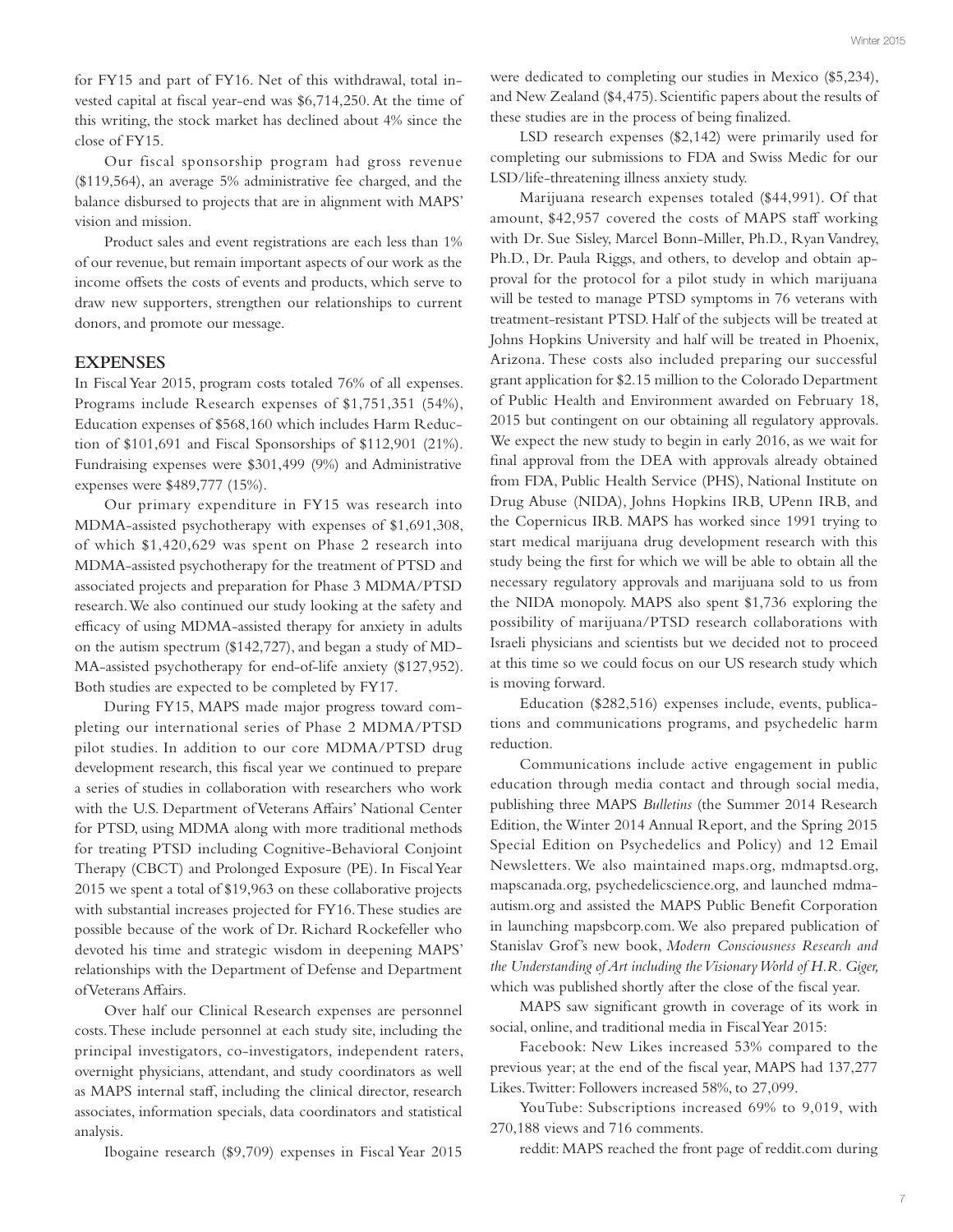MA-assisted psychotherapy study participant CJ Hardin.

MAPS also received 515 unique media mentions from online and print publications with signifcant reach in Fiscal Year 2015, up 49% from the prior year. Mentions do not include reprints of the same article in diferent media, and ranged from full stories to inclusion of MAPS' name. Media outlets include the *Washington Post, The New York Times, The San Francisco Chronicle, Reason, Forbes,* CNN, *Playboy, Nature, Time, Associated Press,* FOX News, MSNBC, Military Times, *Playboy,* Al Jazeera America, Engadget, *Nonprofit Quarterly, The Lancet, British Journal of Psychiatry,* C-SPAN2, and more. For a full media list, see **maps.org/ media**.

MAPS' educational expenditures was spent on MAPS-produced events on psychedelic and marijuana research and on events that others produced at which MAPS provides speakers, exhibits, sales of books and MAPS *Bulletins,* and distribution of clinical protocols and articles from peer-reviewed journals in order to share recent fndings and motivate and inspire existing and new support. Our largest expense on events was \$67,466 that was spent on a series of MAPS-sponsored lectures and a breathwork workshop ofered by Dr. Stan Grof throughout Israel during March 2015. Two-thirds of these costs (\$46,498) were offset by income from the sale of registrations with new connections we made that are likely to generate substantial additional donations. Stan's travels through Israel also provided us with the opportunity to educate Israelis about our MDMA/PTSD study which enabled us to increase enrollment in our study. One of the most notable events organized by others that MAPS attended was the annual conference of the American Psychiatric Association which took place in Toronto in May 2015. The APA conference included a 3-hour presentation on psychedelic-assisted psychotherapy and a MAPS table in the exhibit hall where we were the only non-proft pharmaceutical company in a sea of Big Pharma.

Our Zendo Project psychedelic harm reduction program (\$101,691) provided services at fve major festivals in Fiscal Year 2015: Burning Man (Black Rock City, NV), Envision (Costa Rica), AfrikaBurn (South Africa),

#### the official MAPS Ask Me Anything (AMA) Chart 5. MAPS FY 2014-15 ACTUALS COMPARED TO session, and also organized an AMA with MD- FY 2014–15, FY 2015–16 PROJECTED DETAIL EXPENDITURES

| Research                                              | FY 2014-15<br>Actual | FY 2014-15<br>Projected | FY 2015-16<br>Projected |
|-------------------------------------------------------|----------------------|-------------------------|-------------------------|
| Ayahuasca                                             |                      |                         |                         |
| Ayahuasca General                                     | 116                  | 84                      | 200                     |
| Ayahuasca PTSD                                        | $\frac{1}{2}$        | 6,501                   | 5,000                   |
| Ayahuasca Addiction                                   | 3,086                | 15,000                  | 15,000                  |
| <b>Total Ayahuasca</b>                                | 3,201                | 21,585                  | 20,200                  |
| Ibogaine                                              |                      |                         |                         |
| General                                               |                      |                         |                         |
| IOA-3: Mexico                                         | 5,234                | 6,138                   | 4,500                   |
| IOA-4: New Zealand                                    | 4,475                | 5,420                   | 5,000                   |
| <b>Total Ibogaine</b>                                 | 9,709                | 11,558                  | 9,500                   |
| LSD/Psilocybin                                        |                      |                         |                         |
| General                                               | 2,142                | 883                     | 100                     |
| <b>Total LSD</b>                                      | 2,142                | 883                     | 100                     |
| Marijuana                                             |                      |                         |                         |
| General                                               | 298                  | 203                     | 500                     |
| MJP1: Cannabis PTSD                                   | 42,957               | 226,011                 | 604,000                 |
| <b>Israel MMJ/PTSD</b>                                | 1,736                | 1,736                   |                         |
| <b>Total Marijuana</b>                                | 44,991               | 227,950                 | 604,500                 |
| <b>MDMA/PTSD Key Research Studies</b>                 |                      |                         |                         |
| MP1: Charleston, Pilot                                | 3,010                | 9,919                   | 8,000                   |
| MP8: Charleston, Veterans                             | 317,529              | 265,259                 | 76,802                  |
| MT8-S1: Veterans Substudy                             | 150                  | 6,000                   | 12,313                  |
| MP1-E2: Charleston Relapse                            | 5,038                | 7,512                   | 2,474                   |
| MT1: Charleston, Therapist Training (Phase 3)         | 3,115                | 43,178                  | 165,743                 |
| MP4: Canada<br>MP9: Israel                            | 170,344              | 200,296<br>121,725      | 100,568                 |
| <b>MP10: UK</b>                                       | 65,099<br>224        | 224                     | 144,607<br>78,000       |
| MP12: Boulder                                         | 241,402              | 278,769                 | 194,573                 |
| <b>MDMA Research Studies, other</b>                   |                      |                         |                         |
| MAA1: Autism Anxiety, Los Angeles                     | 142,727              | 146,771                 | 76,409                  |
| MDA1: End-of-Life Anxiety, San Francisco              | 127,952              | 69,088                  | 268,363                 |
| MPVA1: PTSD, CBCT, Charleston                         | 19,944               | 16,573                  | 170,000                 |
| MPVA2: PTSD, CPT, Cincinnati                          | 1,473                | 3,881                   |                         |
| MPVA3: PTSD, PET, Charleston                          | 3,175                | 33,146                  |                         |
| MPVA4: PTSD, PET, Emory                               | 723                  | 3,692                   | 50,000                  |
| MDMA/PTSD, Qualitative Research                       | 691                  | 7,097                   | 10,000                  |
| Memory Reconsolidation Study                          |                      | 18,185                  | 18,185                  |
| <b>MDMA: Australia</b>                                |                      |                         | 25,000                  |
| <b>MDMA Research Support</b>                          |                      |                         |                         |
| <b>Therapist Adherence</b>                            | 32,501               | 28,229                  | 11,000                  |
| MDMA Therapist Training (Phase 2)                     | 15,863               | 97,679                  | 5,000                   |
| MDMA Lit Review & Investigator Brochure               | 8,015                | 2,620                   | 5,000                   |
| Mithoefer Expert Advisory Time                        | 3,858                | 48,647                  | 23,000                  |
| <b>Treatment Manual</b>                               | 4,639                | 4,444                   | 2,000                   |
| MDMA Program General                                  | 144,504              | 201,016                 | 116,700                 |
| End of Phase 2 Meeting                                | 2,052                |                         | 39,000                  |
| <b>MDMA Researchers Retreat</b><br><b>MDMA Supply</b> |                      |                         | 15,000                  |
| Generic Name                                          | 205<br>15,000        | 203,585<br>15,000       | 325,000<br>12,000       |
| VA/DOD Collaborations                                 | 613                  |                         |                         |
| Phase 3 Trial 1                                       |                      |                         | 43,702                  |
| Phase 3 Program General                               | 20,043               |                         | 166,440                 |
| Phase 3 Therapist Training                            | 52,538               |                         | 95,000                  |
| Clinical Research General                             | 288,883              | 201,158                 | 116,440                 |
| <b>Total MDMA</b>                                     | 1,691,308            | 2,033,694               | 2,376,318               |
| <b>Total Research</b>                                 | \$1,751,351          | \$2,295,670             | \$3,010,618             |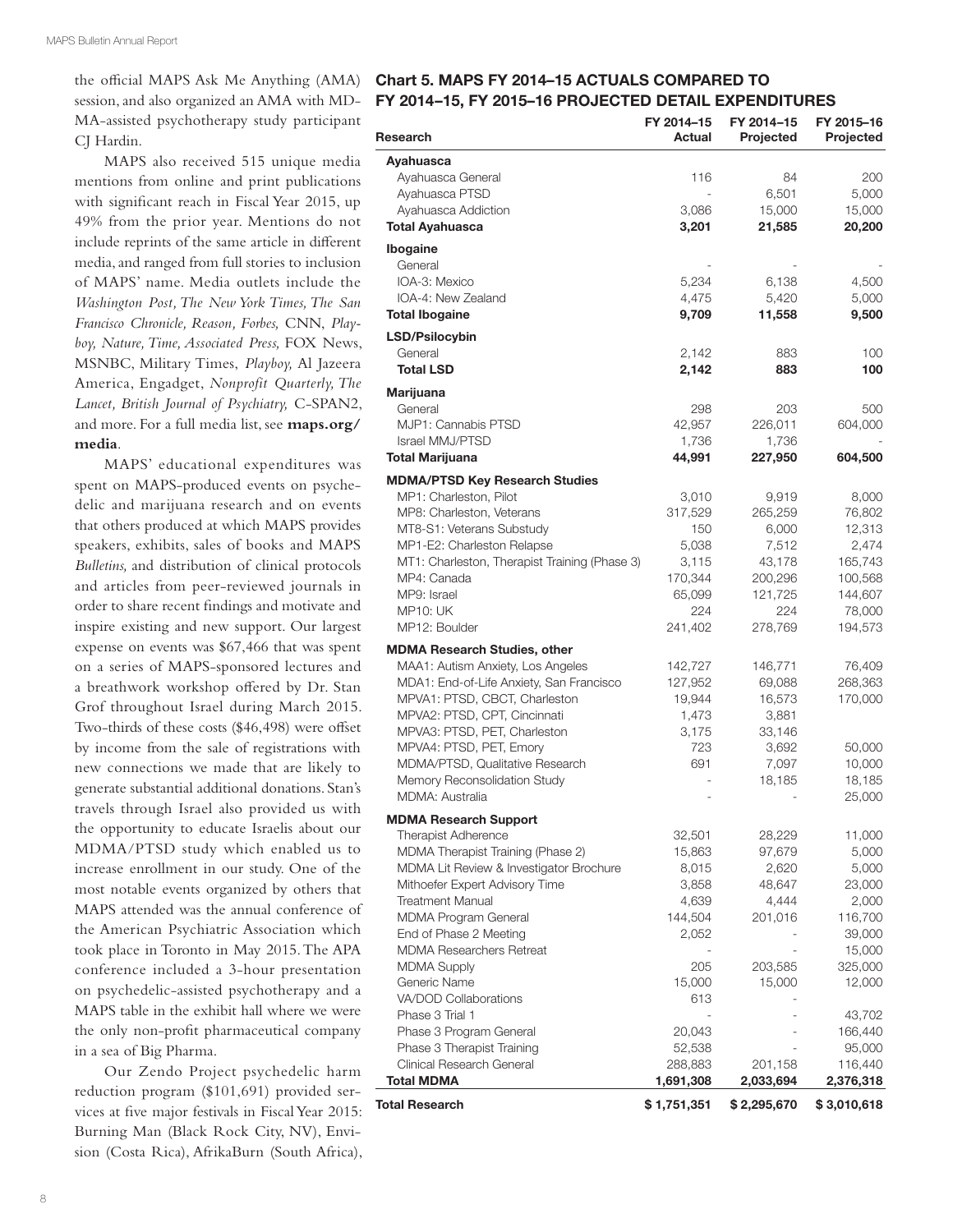| <b>Education</b>                                             | FY 2014-15<br>Actual   | FY 2014-15<br>Projected | FY 2015-16<br>Projected |
|--------------------------------------------------------------|------------------------|-------------------------|-------------------------|
| <b>Conferences, Events &amp; Initiatives</b>                 |                        |                         |                         |
| Advocacy & Policy                                            | 24,332                 |                         | 72,655                  |
| <b>APA Meeting</b>                                           | 8.257                  |                         |                         |
| Psychedelic Science 2017                                     | 206                    | 19,000                  | 5,207                   |
| <b>Bioneers</b>                                              | 1,272                  | 1,271                   | 1,271                   |
| <b>Breaking Convention</b>                                   | 815                    | 2,483                   | 4,815                   |
| Cannabis Cup: LA, SF, Seattle                                | 1,639                  | 1,739                   | 1,639                   |
| Dying to Know                                                | 4,122                  | 2,836                   |                         |
| <b>DPA</b>                                                   |                        |                         | 5,000                   |
| Giger SF                                                     | 3,369                  |                         | 15,000                  |
| Grateful Dead                                                | 2,881                  |                         | 30,000                  |
| Grof Israel                                                  | 67,446                 | 40,000                  |                         |
| Harm Reduction (Zendo Project)<br>Cardboard Zendo            | 101,691                | 50,000                  | 117,722<br>59,859       |
| Horizons                                                     | 1,727                  | 1.327                   | 1,727                   |
| <b>Online Education</b>                                      | 807                    |                         | 807                     |
| MAPS 30th Year Anniversary                                   |                        |                         | 30,000                  |
| Los Angeles Events                                           | 4,348                  | 4,142                   |                         |
| Palo Alto                                                    | 4,194                  | 4,030                   |                         |
| Science and Nonduality                                       |                        | 193                     |                         |
| <b>Special Events</b>                                        | 11,080                 |                         | 10,974                  |
| Spirit, Plant, Medicine                                      | 423                    | 443                     |                         |
| World Ayahuasca                                              | 2,435                  | 2,731                   |                         |
| Women's Visionary Congress                                   | 1,425                  | 1,825                   | 2,000                   |
| Events Staff, Education Staff, General Expense               | 37,042                 | 81,639                  | 24,142                  |
| End PHS Review and NIDA Monopoly                             | 27,339                 | 30,000                  | 4,000                   |
| <b>Total Conferences, Events &amp; Initiatives</b>           | 282,516                | 243,658                 | 386,818                 |
| <b>Communications</b>                                        |                        |                         |                         |
| Web & Multimedia                                             | 51,780                 | 54,314                  | 58,601                  |
| Media                                                        | 8,696                  | 11,000                  | 8,679                   |
| Publishing                                                   | 94,471                 | 84,000                  | 99,598                  |
| <b>Newsletter</b>                                            | 5,658                  | 6,500                   | 5,629                   |
| Social Media                                                 | 17,571                 | 15,000                  | 55,042                  |
| Communications                                               | 57,959                 | 48,673                  | 30,793                  |
| Marketing                                                    | 4,590                  | 2,500                   | 4,584                   |
| Communications General Expense                               | 44,921                 | 9,152                   | 2,721                   |
| <b>Total Communications</b>                                  | 285,644                | 231,139                 | 265,647                 |
| <b>Total Education</b><br>Fiscal Sponsorships (Note 1, pg 6) | \$568,160<br>\$112,901 | \$474,797<br>\$113,720  | \$652,465<br>\$95,000   |
| Total Programs (Research,                                    | \$ 2,432,411           | \$2,884,186             | \$3,758,465             |
| <b>Education, Fiscal Sponsorships)</b>                       |                        |                         |                         |
| <b>Fundraising</b>                                           |                        |                         |                         |
|                                                              |                        |                         |                         |
| Events                                                       | 32,781                 | 37,632                  | 32,781                  |
| Campaigns<br>Donor Meetings                                  | 46,627                 |                         | 46,564                  |
|                                                              | 6,733                  |                         | 6,733<br>232,304        |
| Fundraising Staff and General Expense                        | 215,358                | 194,615                 |                         |
| <b>Total Fundraising</b>                                     | \$301,499              | \$232,246               | \$318,382               |
| <b>Operations</b>                                            |                        |                         |                         |
| <b>Business Expenses</b>                                     | 6,095                  | 19,082                  | 16,594                  |
| Audit, Tax, and Legal                                        | 19,510                 | 16,681                  | 35,000                  |
| Accounting & Finance                                         | 89,213                 | 94,436                  | 90,000                  |
| Legal & Tax Advisory Services (B Corp)                       | 42,817                 | 49,370                  |                         |
| Information Technology                                       | 62,716                 | 42,127                  | 59,550                  |
| Facilities and Equipment                                     | 8,347                  | 9,492                   | 14,334                  |
| Occupancy                                                    | 13,434                 | 52,739                  | 51,192                  |
| Office Supplies, Utilities, Phones,                          |                        |                         |                         |
| Postage, Printing, Misc                                      | 22,109                 | 56,579                  | 63,217                  |
| <b>Staff Development</b>                                     | 2,874                  | 16,118                  | 14,256                  |
| Travel                                                       | 20,101                 | 10,593                  | 8,612                   |
| Operations Staff and General Expense                         | 202,560                | 164,019                 | 187,706                 |
| <b>Total Operations (Note 2)</b>                             | \$489,777              | \$531,235               | \$540,461               |

#### Total Expenses \$ 3,223,687 \$ 3,647,667 \$ 4,616,926

*Note 2: Overhead expenses allocated pro rata by department.*

Oregon Country Fair (Eugene, OR), Lucidity (Santa Barbara, CA), and Lightning in a Bottle (Bradley, CA). We're building awareness and support for the provision of psychedelic harm reduction services by promoters at events and venues in the US around the world. We're also educating the public about the need to amend the Rave Act which criminalizes psychedelic harm reduction and intimidates festival organizers and venue owners even though it hasn't been enforced. The Zendo Project is part of our efort to reduce fears about and potential backlash to the eventual FDA approval of the prescription use of psychedelic-assisted psychotherapy.

We also spent \$27,339 on our educational eforts to end the Public Health Service (PHS) medical marijuana protocol review process (which was ended by HHS on June 17, 2015) and on ending the National Institute of Drug Abuse (NIDA) monopoly of the sale of marijuana for clinical research (which hasn't ended yet). In FY16, MAPS will work with Prof. Lyle Craker, UMass Amherst, to submit a new application to DEA for a license to grow marijuana exclusively for federally-regulated research.

MAPS continued its long-running Fiscal Sponsorship program (\$112,901.)This program supports projects that are in alignment with MAPS' mission and vision by ofering donors a way to give to a  $501(c)3$  nonprofit organization (see Note 1, page 6). MAPS monitors the project budget, takes a small fee, and sends the donor a receipt for their contribution.

Fundraising expenses were \$301,499. Of that amount,  $$215,358$  are primarily for staff, mail and delivery, donor research and database costs, another \$46,627 is the cost of campaigns including premiums for crowd funding and other efforts, with fundraising events (\$32,781), and travel and lodging for individual donor visits (\$6,733).

Operations (\$489,777) are the unglamorous but necessary unallocated expenses of staffing, occupancy, taxes, fees, accounting, information technology, equipment, supplies and postage. This fiscal year, operations also included a one-time legal and accounting charge of \$42,817 for legal and accounting assistance with structuring and implementation of the MAPS Public Beneft Corporation. Without this one-time expense, Operations would have been \$446,960, or just under 14% of expenses.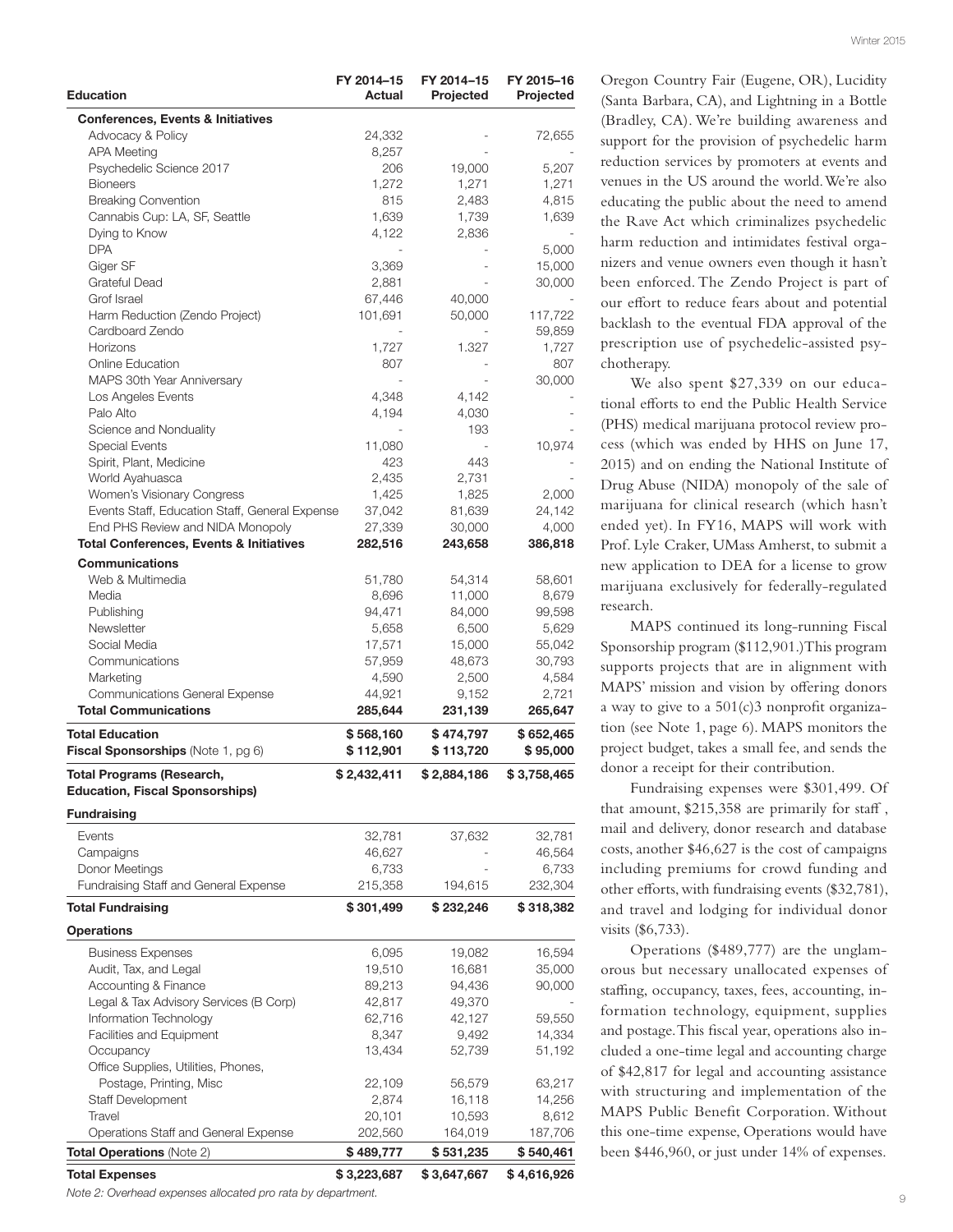# Chart 6. MAPS FY 2016 PROJECTED FINANCIALS

June 1, 2015–May 31, 2016

| <b>Revenue</b>                  | <b>FY 2016</b> |
|---------------------------------|----------------|
| Support from Individuals        | 1,249,589      |
| Support from Foundations        | 251,493        |
| Event Registration              | 73,325         |
| Sales                           | 75,000         |
| Government Grants               | 604,000        |
| Fiscal Sponsorship Income       | 100,000        |
| Net Investment and Other Income |                |
| <b>Total Revenue</b>            | \$2,353,407    |
| Cost of Goods Sold              | 24,762         |
| <b>Net Revenue</b>              | \$2,328,645    |

#### Expenses

| <b>Statement of Financial Position</b><br><b>Temporarily Restricted Assets</b> | 9.233       |
|--------------------------------------------------------------------------------|-------------|
| <b>Change in Net Assets</b>                                                    | (2,288,281) |
| <b>Total Expenses</b>                                                          | \$4,616,926 |
| Administration                                                                 | 540,461     |
| Fundraising                                                                    | 318,382     |
| <b>Total Programs</b>                                                          | 3.758.083   |
| <b>Fiscal Sponsorships</b>                                                     | 95,000      |
| Harm Reduction                                                                 | 177.581     |
| <b>Education</b>                                                               | 474.884     |
| Research                                                                       | 3.010.618   |

| Net Assets May 31, 2016        | \$6,846,280 |
|--------------------------------|-------------|
| Unrestricted Assets            | 2.684.929   |
| <b>Board Restricted Assets</b> | 4.152.118   |
|                                |             |



Can MDMA-assisted psychotherapy help? mdmaptsd.org

# **PHASE 2 AND PHASE 3 LONG TERM PLANNING**

The charts on pages 11–12 show the actual and projected expenses for each of our Phase 2 studies of MDMA-assisted psychotherapy for the treatment of PTSD. Phase 2 MDMA/ PTSD costs peaked in FY15 and have started to decline as we begin preparing for our Phase 3 MDMA/PTSD studies. The completion of our Phase 2 studies will provide us with the data from over 100 subjects with PTSD for an End-of-Phase 2 meeting with the FDA in the frst half of 2016. The purpose of this meeting is to come to an agreement about the design of our Phase 3 multi-site MDMA/PTSD studies. Once we have FDA approval for the design of Phase 3, our MDMA/PTSD Phase 3 cost projections will be updated and the path forward will be even clearer.

## **THE MAPS PUBLIC BENEFIT CORPORATION AND SUSTAINABLE BUSINESS DEVELOPMENT**

In December of 2014, the MAPS board of directors authorized the creation of the MAPS Public Beneft Corporation (MPBC), a Delaware Beneft Corporation as part of its long term strategy to create a sustainable non-proft. This new entity currently houses MAPS' clinical research efforts and will play a pivotal role in the eventual commercialization of MDMA-assisted psychotherapy—now projected for FDA approval in 2021. As part of the Beneft Corporation's purpose, all profts generated from the sale of MDMA for use in MDMA-assisted psychotherapy (and the eventual FDA approval of the prescription use of any other psychedelics and marijuana) will be used to continue research and education projects consistent with MAPS' mission. As MAPS enters its 30th year and begins preparations for Phase 3 studies, we present this fnancial report for your review along with an appeal to existing MAPS donors for continued support and an appeal for new support from those who feel ready to become part of this collaborative evolutionary process.

# Looking for more ways to get involved?

Learn about psychedelic research while helping create subtitles for videos from

# PSYCHEDELICSCIENCE2013

Join our caption and translation volunteer team at



We already have over 200 members. Will you join our team? maps.org/amara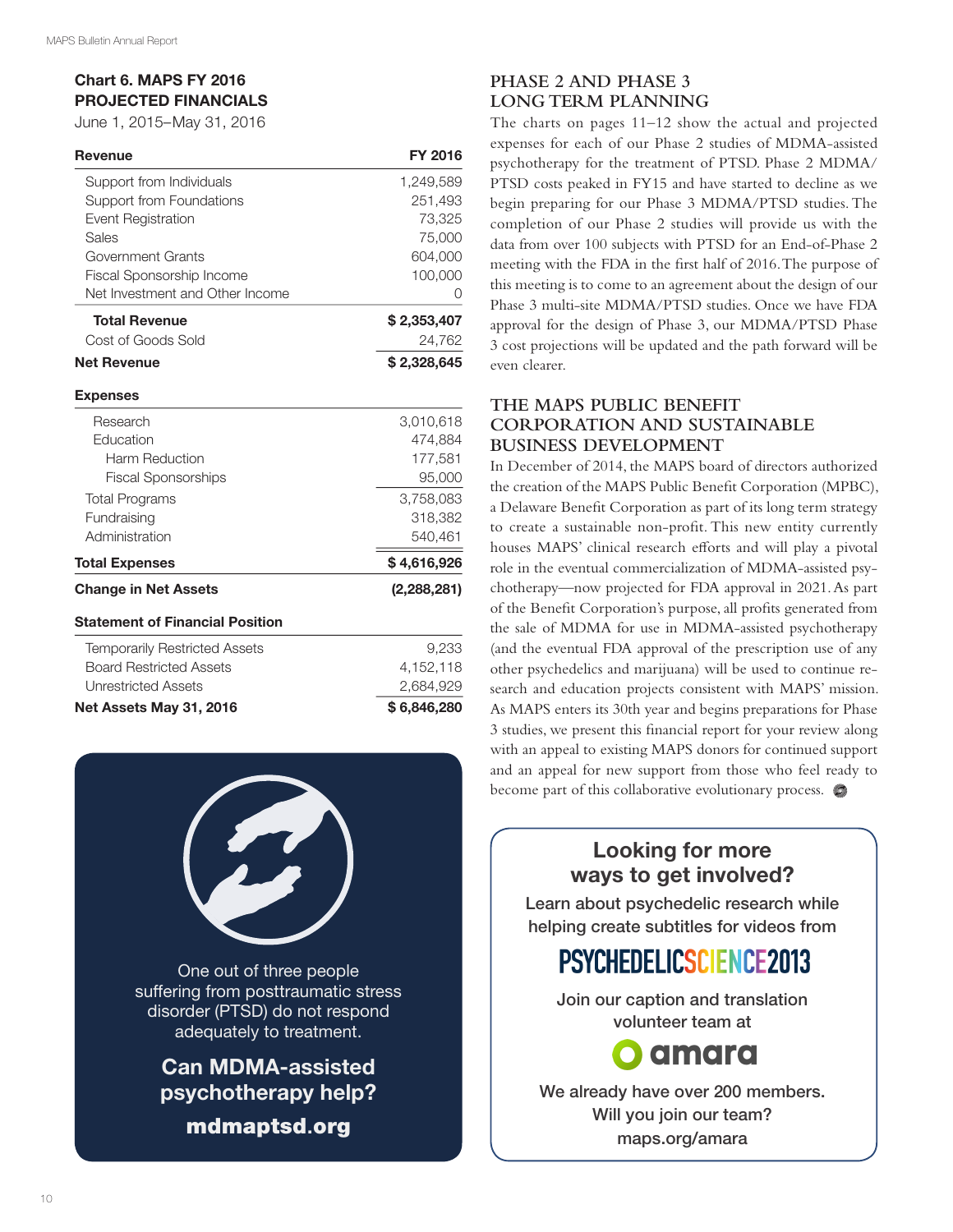# Chart 7. MDMA/PTSD Phase 2 Research Projects

| <b>Key MDMA Research Projects</b>                 | <b>Actuals</b><br>2009-10 | <b>Actuals</b><br>$2010 - 11$ | <b>Actuals</b><br>$2011 - 12$ | <b>Actuals</b><br>$2012 - 13$                                                         | <b>Actuals</b><br>$2013 - 14$ | <b>Actuals</b><br>$2014 - 15$ | $2015 - 16$ | <b>Projected Projected</b><br>2016-17 |
|---------------------------------------------------|---------------------------|-------------------------------|-------------------------------|---------------------------------------------------------------------------------------|-------------------------------|-------------------------------|-------------|---------------------------------------|
| MP1: US MDMA/PTSD Pilot                           | 110,000                   | 19,241                        | 7,239                         | 11,651                                                                                | 10,864                        | 3,010                         | 8,000       |                                       |
| MP1-E2: US MDMA/PTSD Relapse                      | $\sim$                    | 5,845                         | 19,567                        | 15,741                                                                                | 6,665                         | 5,038                         | 2,474       |                                       |
| MP8: US MDMA/PTSD Veterans                        | 35,806                    | 147,600                       | 202,867                       | 262,555                                                                               | 255,318                       | 317,529                       | 76,802      | 9,775                                 |
| MP12: US MDMA/PTSD Intern                         |                           |                               | 20,885                        | 73,623                                                                                | 198,303                       | 241,402                       | 194,573     | 16,699                                |
| MP2: Swiss MDMA/PTSD                              | 33,500                    | 30,666                        | 25,544                        | 4,218                                                                                 |                               |                               | 250         |                                       |
| MP9: Israel MDMA/PTSD                             | 27,308                    | 33,696                        | 43,861                        | 90,294                                                                                | 77,201                        | 65,099                        | 144,607     | 11,100                                |
| MP4: Canadian MDMA/PTSD                           | 9,814                     | 8,615                         | 2,433                         | 13,604                                                                                | 84,152                        | 170,344                       | 100,568     | 23,863                                |
| MP7: Jordanian MDMA/PTSD                          | 31,456                    | 21,458                        | 1,831                         | 420                                                                                   |                               |                               |             |                                       |
| MT1: MDMA Therapist Training                      | 15,038                    | 19,244                        | 14,335                        | 8,166                                                                                 | 25,850                        |                               |             |                                       |
| <b>MDMA NIMH</b>                                  |                           |                               |                               | 798                                                                                   |                               |                               |             |                                       |
| <b>MDMA Qualitative</b>                           |                           |                               |                               |                                                                                       | 326                           | 691                           | 10,000      | 3,540                                 |
| Overhead (10% Allocation for Projected)           | 26,292                    | 28,636                        | 33,856                        | 48,027                                                                                | 66,756                        | 80,311                        | 53,727      | 6,498                                 |
| <b>Total Key MDMA/PTSD</b>                        |                           |                               |                               |                                                                                       |                               |                               |             |                                       |
| <b>Research Projects</b>                          | \$289,214                 |                               |                               | $$315,001$ $$372,419$ $$529,097$                                                      |                               | \$725,435 \$883,424           | \$591,001   | \$71,474                              |
| <b>Associated Research Studies</b>                |                           |                               |                               |                                                                                       |                               |                               |             |                                       |
| MP10: England MDMA/PTSD                           |                           | $\overline{a}$                | $\overline{a}$                |                                                                                       | 501                           | 224                           | 78,000      |                                       |
| MP8-S1: MUSC fMRI MDMA/PTSD Veterans              |                           |                               |                               |                                                                                       | 8,876                         | 150                           | 12,313      |                                       |
| MPVA1: PTSD CBCT, Charleston                      |                           |                               |                               |                                                                                       | 2,737                         | 19,944                        | 170,000     | 8,698                                 |
| MPVA2: PTSD, CPT, Cincinnati                      |                           |                               |                               |                                                                                       | 1,355                         | 1,473                         |             |                                       |
| MPVA3: PTSD, PET, Charleston                      |                           |                               |                               |                                                                                       |                               | 3,175                         |             | 176,825                               |
| MPVA4: PTSD, PET, Emory                           |                           |                               |                               |                                                                                       | 302                           | 723                           | 50,000      | 128,975                               |
| MDMA PTSD-US Dept. Defense                        |                           |                               | $\overline{a}$                | 14,768                                                                                | 2,656                         |                               |             |                                       |
| <b>Associated Research Projects</b>               |                           |                               |                               |                                                                                       |                               |                               |             |                                       |
| <b>MDMA Literature Review</b>                     | 3,256                     | 6,063                         | 3,764                         | 7,831                                                                                 | 5,264                         | 8,015                         | 5,000       | 5,000                                 |
| MDMA Therapist Adherence Criteria                 |                           |                               |                               | 4,829                                                                                 | 6,176                         | 32,501                        | 11,000      |                                       |
| MDMA Therapist Training Program                   |                           |                               |                               | 511                                                                                   | 6,559                         | 15,863                        |             |                                       |
| <b>MDMA</b> Treatment Manual                      | 8,752                     | 5,219                         | 1,001                         | 10,260                                                                                | 694                           | 4,639                         | 2,000       | 2,000                                 |
| <b>MDMA Researchers Retreats</b>                  | 27,067                    | 2,092                         |                               |                                                                                       |                               |                               | 15,000      |                                       |
| <b>MDMA Supply</b>                                |                           |                               |                               | 3,987                                                                                 | 6,782                         |                               |             |                                       |
| Mithoefer Expert Advisory Time                    | 27,951                    | 33,975                        | 49,701                        | 68,859                                                                                | 53,003                        | 3,858                         | 23,000      |                                       |
| Site Differences in CAPS Scores                   |                           | 400                           | 71                            |                                                                                       |                               |                               |             |                                       |
| <b>MDMA Australia</b>                             |                           |                               |                               |                                                                                       |                               |                               | 25,000      |                                       |
| MDMA Research General                             | 11,404                    | 54,911                        | 32,294                        | 49,625                                                                                | 68,667                        | 144,504                       | 116,700     |                                       |
| Clinical Research General                         | 38,036                    | 38,885                        | 40,583                        | 89,448                                                                                | 234,654                       | 288,883                       | 58,220      |                                       |
| Overhead (10% Allocation for Projected) 11,647    |                           | 14,155                        | 12,741                        | 11,105                                                                                | 8,788                         | 6,488                         | 19,631      | 31,280                                |
| <b>Total Associated</b>                           |                           |                               |                               |                                                                                       |                               |                               |             |                                       |
| <b>MDMA/PTSD Projects</b>                         |                           |                               |                               | $$128,113$ $$155,700$ $$140,156$ $$261,224$ $$407,554$ $$531,052$                     |                               |                               |             | \$585,864 \$352,778                   |
| <b>Total Phase 2</b><br><b>MDMA/PTSD Projects</b> |                           |                               |                               | \$417,327 \$470,701 \$512,574 \$790,321 \$1,132,990 \$1,414,476 \$1,176,865 \$424,252 |                               |                               |             |                                       |
| FY 2009-2014 Actual MDMA/PTSD Costs               |                           |                               |                               | \$4,724,408 over past six years                                                       |                               |                               |             |                                       |

FY 2015-2017 Projected MDMA/PTSD Costs \$1,601,118 over next two years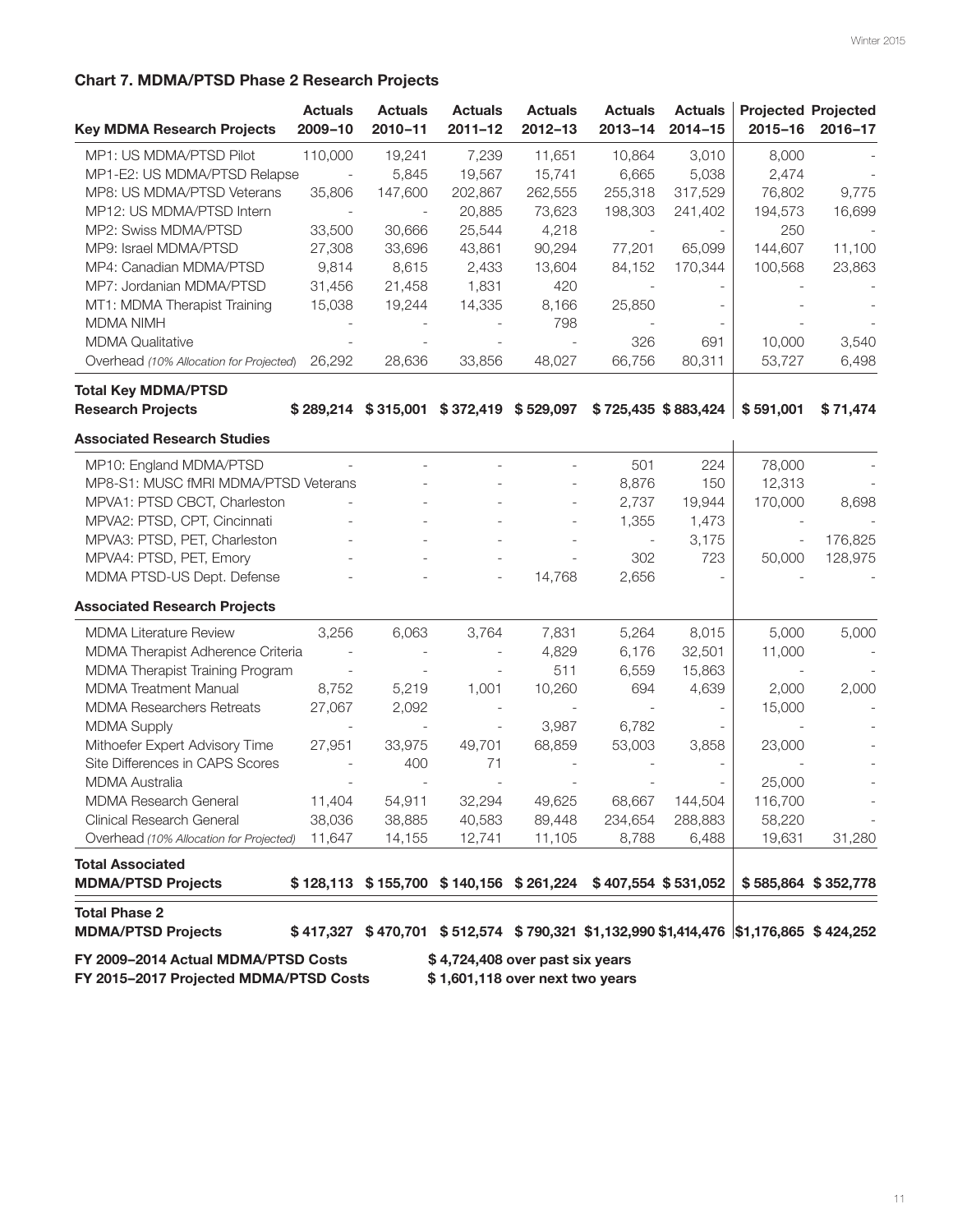### Chart 8. MDMA/PTSD Phase 3 Cost Projections

| <b>Phase 3 MDMA/PTSD</b><br><b>Research Projects</b> | <b>Actuals</b><br>$2014 - 15$ | <b>Projected</b><br>$2015 - 16$ | <b>Projected</b><br>2016-17 | <b>Projected</b><br>$2017 - 18$ | <b>Projected</b><br>2018-19 | <b>Projected</b><br>2019-20 | Projected<br>2020-21 |
|------------------------------------------------------|-------------------------------|---------------------------------|-----------------------------|---------------------------------|-----------------------------|-----------------------------|----------------------|
| End-of-Phase-2 Meeting with FDA                      | 2,052                         | 39,000                          |                             |                                 |                             |                             |                      |
| <b>MDMA Supply</b>                                   | 205                           | 325,000                         |                             |                                 |                             |                             |                      |
| Generic Name                                         | 15,000                        | 12,000                          |                             |                                 |                             | 8,000                       |                      |
| <b>MDMA</b> Therapist                                |                               |                                 |                             |                                 |                             |                             |                      |
| Training-Protocol (MT-1)                             | 3,115                         | 165,743                         | 152,276                     | 66,196                          |                             |                             |                      |
| <b>MDMA Literature Review</b>                        |                               |                                 | 5,000                       | 5,000                           | 5,000                       | 5,000                       | 5,000                |
| MDMA Therapist Adherence Criteria                    |                               |                                 | 20,000                      | 20,000                          | 20,000                      | 20,000                      | 20,000               |
| <b>MDMA Therapist Training</b>                       | 52,538                        | 95,000                          | 55,000                      | 10,000                          |                             |                             |                      |
| <b>MDMA Research General</b>                         | 20,043                        | 166,440                         | 219,562                     | 226,149                         | 232,933                     | 239,921                     | 247,119              |
| Clinical Research General                            |                               | 58,220                          | 220,793                     | 227,417                         | 234,239                     | 241,266                     | 248,504              |
| <b>Preclinical Toxicity Studies</b>                  |                               |                                 |                             | 333,000                         | 333,000                     | 333,000                     |                      |
| Phase 3 Trial 1                                      |                               | 43,702                          | 886,206                     | 5,360,122                       | 860,253                     | 545,873                     |                      |
| Phase 3 Trial 2                                      |                               |                                 | 43,702                      | 886,206                         | 5,360,122                   | 860,253                     | 545,873              |
| <b>NDA Process</b>                                   |                               |                                 |                             |                                 |                             |                             | 354,060              |
| Overhead (10% Allocation for Projected)              | 9,295                         | 90,510                          | 116,218                     | 668,052                         | 657,837                     | 177,213                     | 92,493               |
| <b>Total Phase 3</b>                                 |                               |                                 |                             |                                 |                             |                             |                      |
| <b>MDMA/PTSD Research</b>                            | \$102,247                     | \$995,615                       | \$1,718,757                 | \$7,802,142                     | \$7,703,385                 | \$2,430,526                 | \$1,513,050          |

Total Phase 3 Projected Costs \$22,265,722 over next six years

#### Chart 9. MDMA/Other Projects Cost Projections

| <b>MDMA/Other</b><br><b>Research Projects</b>       | Actual<br>$2013 - 14$ | <b>Actual</b><br>$2014 - 15$ | <b>Projected</b><br>2015-16 | <b>Projected</b><br>2016-17 |
|-----------------------------------------------------|-----------------------|------------------------------|-----------------------------|-----------------------------|
| MDA-1: MDMA End of Life Anxiety                     | 8.387                 | 127.952                      | 268,363                     | 203,249                     |
| MAA-1: MDMA Autism                                  | 44.343                | 142,727                      | 76,409                      | 11,715                      |
| Memory Reconsolidation Study                        |                       |                              | 18.185                      |                             |
| Overhead (10% Allocation for Projected)             | 5.273                 | 27,068                       | 36,296                      | 21.496                      |
| <b>Total MDMA/Other</b><br><b>Research Projects</b> | \$58,003              | \$297,747                    | \$399,253                   | \$236,460                   |

Total MDMA/Other Research Projects \$ 747,528 over four years

*"Policymakers and healthcare professionals should be aware of the potential clinical applications and economic benefts of treating anxiety, depression, addiction, and PTSD with psychedelic therapies. —*Psychiatry Advisor *(September 2015)*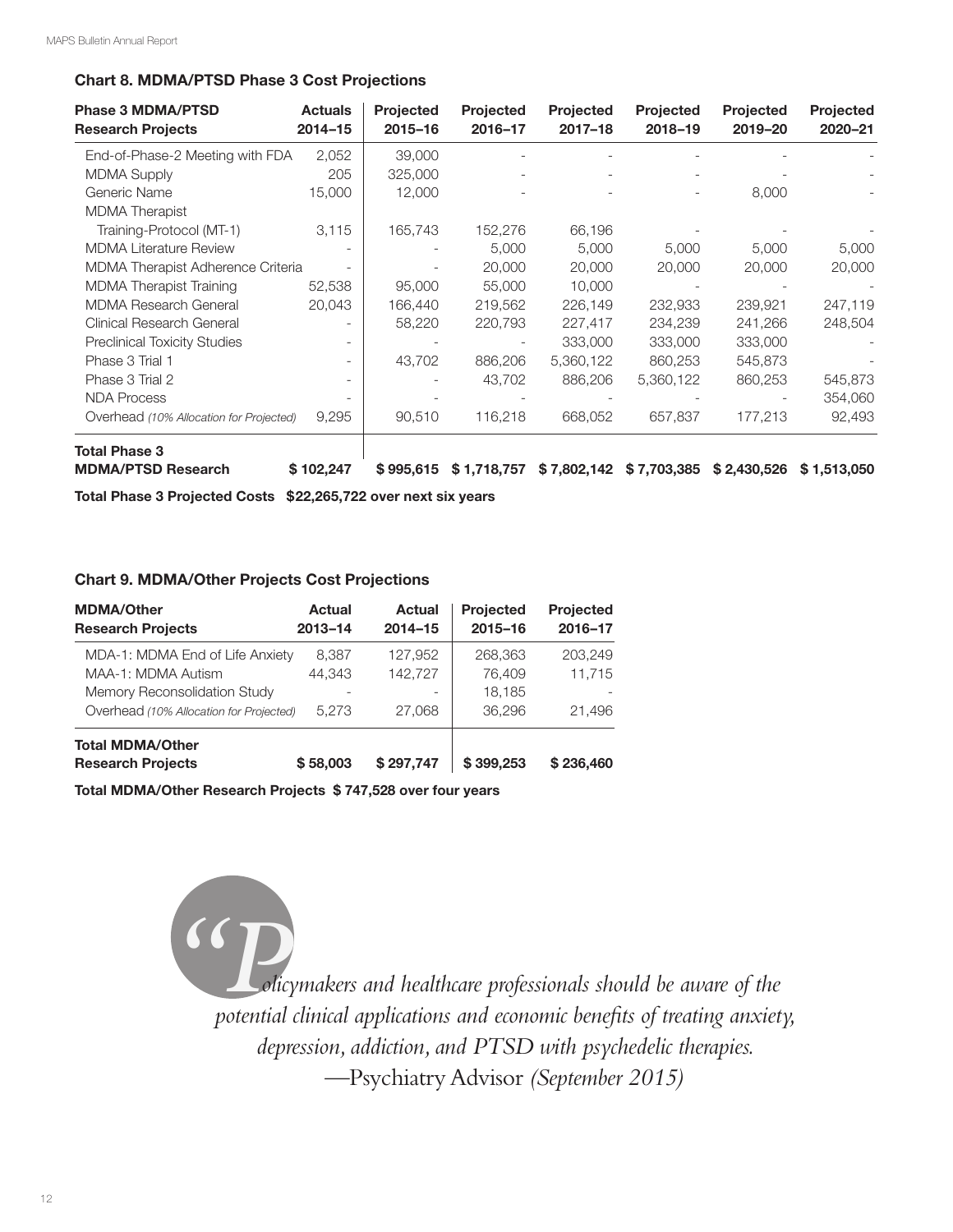## **MAPS FISCAL YEAR 2014–2015 DONORS**

These pledges and donations were made between June 1, 2014 and May 31, 2015. Our gratitude goes to all those who contributed to make this work possible. We share this list in part to show that a community has gathered together to make a diference.

#### **\$50,000 & ABOVE**

The Libra Foundation \$600,000 Riverstyx Foundation \$270,000 Dr. Bronner's Magic Soaps \$200,000 Joseph Pritzker \$200,000 John Gilmore \$90,000 reddit \$82,795.65 Mental Insight Foundation \$80,000 Adam Wiggins \$60,000 George Goldsmith & Katya Malievskaia \$50,000 **\$10,000–\$49,999**

Steve Chapman \$20,550 Max & Elena Talan \$15,620 Dixie Brands, Inc \$15,000 Neva Goodwin \$15,000 The George Sarlo Foundation \$15,000 William F. Harrison \$11,000 Ian Brown \$10,125 Britt Selvitelle \$10,000 David Rockefeller Fund \$10,000 Fridrik Stein Kristjansson \$10,000 Funk Sac, LLC \$10,000 Hilary Silver \$10,000 June & Lee Stein \$10,000 Philip Jensen \$10,000 William N. Melton Fund \$10,000

#### **\$1,000–\$9,999**

Anonymous \$7,584.68 Giancarlo Canavesio \$6,000 Sir Ivan and his Peaceman Foundation \$6,000 Carolyn Mary Kleefeld \$5,500 Julie Holland \$5,491.4 Devera & Michael Witkin \$5,359.82

Jared Luxenberg \$5,311 John A Berg \$5,300 Alexander Haskell \$5,000 Bailey Gimbel \$5,000 Clare Pierson & Peter Humphrey \$5,000 Joshua Mailman Foundation, Inc. \$5,000 René and Susan Mosher Ruiz, Ph.D. \$5,000 Rodney Garcia \$5,000 Roland Wiederaenders \$5,000 Surna, Inc. \$5,000 Anonymous \$4,723.5 Michael & Anita Siegal Family Foundation \$4,000 T. Cody Swift \$4,000 Donald Mack \$3,550 McKee Colsman \$3,550 Jeremy Tarcher \$3,500 Anne F. St Goar \$3,000 Arthur Sarkisian \$3,000 Sam Hummel, Jr. \$3,000 Anonymous \$3,000 Patricia Beck Phillips Foundation \$2,800 Anonymous \$2,700 Robert Barnhart \$2,650 James Fournier \$2,500 John Buchanan \$2,500 John Heilemann \$2,500 Livingry Foundation \$2,500 Dan Mottsman \$2,400 Dean Edell \$2,140 AB Resources, LLC \$2,000 Ben Warner \$2,000 Constance & H. Roemer McPhee \$2,000 Mack Fuhrer \$2,000 Thomas Heath \$2,000 Kip Greenleaf Beckford \$1,808 Christian Sederberg \$1,750 Neil & Elena Boyer \$1,564.4

Christopher Lindstrom \$1,500 Terry Turner \$1,440 Derek Calder \$1,300 Elizabeth Davis \$1,300 Nori Muster \$1,300 Tahoe Wellness Cooperative \$1,300 Joakim Arfvidsson \$1,250 Matt Hite \$1,250 Erica Siegal \$1,236 Ann Arbor Wellness Collective \$1,100 CannaCruz, Inc. \$1,100 Florence Kuhlmann \$1,100 Marty Jakle \$1,100 Anonymous \$1,100 Ashley Booth \$1,071 Sean Kiernan \$1,054.16 Ivan & Ann Kruglak \$1,050 Aaron Loehr \$1,000 Aditya Prasad \$1,000 Alexander Banach \$1,000 Anthony & Ingrid Lombardino \$1,000 Benjamin M. Lee \$1,000 Dan Girellini \$1,000 Eileen Rockefeller Growald \$1,000 Eric Dubiel \$1,000 Anonymous \$1,000 Greg Alto \$1,000 Jerry Greenfeld \$1,000 Julia Winiarski \$1,000 Larry & Rebecca Brucia \$1,000 Leigh Marz & Michael Ziegler \$1,000 Lucas Jushinski \$1,000 Lucinda Ziesing \$1,000 Marian S. Pillsbury \$1,000 Mary Jane Otte \$1,000 Matthew London & Sylvia Wen Fund \$1,000 Mile High Real Estate LLC \$1,000

Morton & Arline Doblin \$1,000 Neal Marshall Goldsmith \$1,000 Pam & Don Lichty \$1,000 Peter Taubkin \$1,000 Rebecca R. Lambert \$1,000 Robert Gansser \$1,000 Scott Meyer \$1,000 Stephanie & John Koraleski \$1,000 Stephanie Hamborsky \$1,000 Steven Rooke \$1,000 Threyda LLC \$1,000 Tom Lehrer \$1,000 Ulrich Buddemeier \$1,000 Valeria Harris \$1,000

#### **\$750–\$999**

AmazonSmile Foundation Anonymous Anonymous Ben Sessa Brett Mouser Chris McKulka Jacob Perkins Mark Hines & Tifany Peter Glynn Seabrook Leaf Shane Mitchel

### **\$500–\$749**

Aaron Claman Adam Eidinger Adrian Scharfetter Alan Kooi Davis Alex Lewin Charitable Fund Amory Fay Andrew Tatarsky, Ph.D. Andrey Kalashnikov Anonymous Anonymous Apothecarium Atila Seke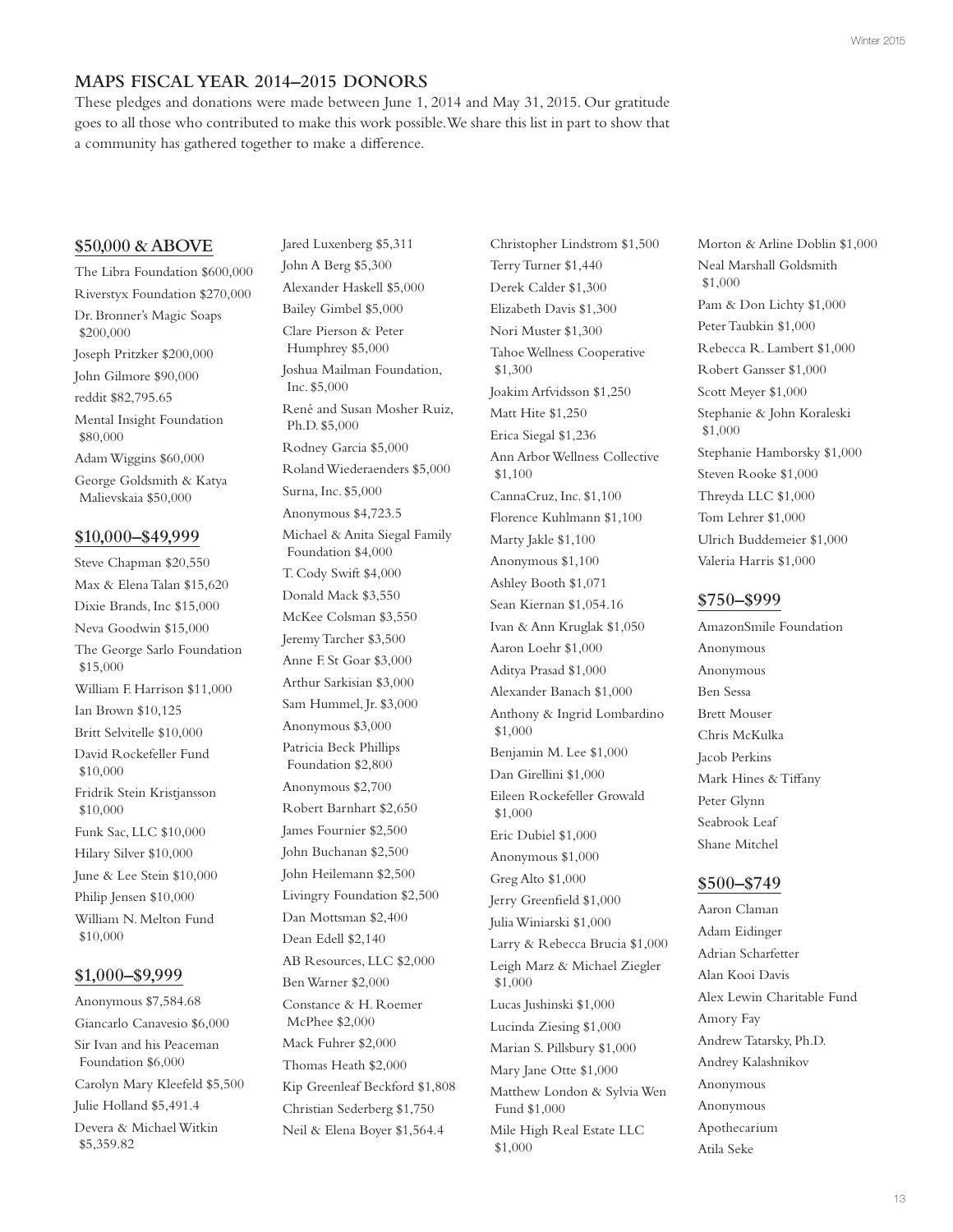Berkeley Patients Group Callum D George Carl D. Luenser Chad Lester Christopher W. Woods Dan Steinberg David Friedman Elizabeth Skelsey Erin O'Keefe Galen Ballentine Gary Bacon Gregory Artim High Mountain Health James Booth James Ginther James Heath Jani Kajanoja Jef Kelly Jennifer Keith Jesse Bork Jessie Shaw Joel Kubby & Laura Parks John Dwork Joseph & Nancy Pearl Kevin Egelston Khris Loux Leander Fortmann Leo Figgs Lucy Khoury Lynn Wasser Magaly Mauer Marc Vaccaro Marilyn Robie & Arthur Shechet Mark Smith Marsha Rosenbaum Mary Catherine Ford Mary S. Newton Michael & Ashley Seymour Michael J Nichols Michael Montagne Natalie Slect New College of Florida Nolan Williams Paul Kuhn, Jr. Paul Ryder Payam Panbechi Peter Speek Philip Wolfson Plein Family Charitable Trust Richard Ebanks Richard Louis Miller Robb Allan Robert Anton Patterson Robert Bienstock Robert Shaw Robert Stewart Ruzsa Balázs Scott Shannon Scott Teitsworth Sean Anklam Susan P. Robbins Taco Van Ieperen Takoma Wellness Center Thomas Bowler Vanja Palmers Will Fowler

#### **\$250–\$499**

Adam Kahn Adelaide Nye Alessandro Bruni Alexandr Zubov Alyssa Verano Andrew Skinner Annette Geldzahler Anonymous Anonymous Anonymous Anonymous Anonymous Anthony Giacalone Arlene Lindberg Barbara Kline Benjamin Broder Benjamin de Waal Benjamin O'Connor Benjamin Ridgway Bright Funds Foundation Bruce Doblin Bruce Johnson Bryon Adinof Caitlin Kliesmet Carla Lilley Carmen Gómez Carone Cobden Carrie Johnson Charles Glynn Christopher James Hewitt Christopher Torres

Conal & Holly Conal Elliott Crystal & Keith MacAllum Dan Whipple Daniel Svensson Daniel Zuhlke Darius Jaeger Farraye David & Christel Lukof David Ethan Trooskin-Zoller David Markun David Presti David Wedding Dress David Wilcock Diane Winter Donna Dryer & Richard Yensen Doris Kornish Edmund Higgins Elise & Gerald Lazar Elizabeth Matthews Ellen Baum & Jef Fischer Eric & Jubilee Daniels Eric Blossom George Crosby Giorgio Rossi Henry Gambell James Drew A. Bennie James Ferrari James S. Campbell James Youngblood Janis Phelps Jeff Mease Jefrey Coleman Jeh Cranfll Jeromey Popa Jessica Nielson Jody Fitt John & Kelly Holderman John G. Chase John Jenkins John Noble Johns Wu Judith Haran Judy Wicks Justin Kirkland Keiko Tamai Keith Rinzler Kenneth Tupper Kevin Berglund

Larry Schor Laura Mosbacker Lex Pelger Mark Crosby Mark Yablonovich Mark Zaiser Matthew Meyer Michael Keenan Michael Mooney Michael Shafer Mikeal No-Line Nancy Bayer Perman Nathan Pate Pamela Stockton Patricia Savant Paul Caloia Ray Hale Richard Marchese Robert Cezar Matei Roger Håland Ryan Pearl Ryan Phelan Sean Purser-Haskell Shawn Marquis Silvia Polivoy Stephen Eric Sienknecht Steve Levine Steven Klein & Kristine Penner Klein Stuart Martin Thomas Boucher Thomas Brod Thomas Martin Christensen Tom & Alexa Robbins Tom Maher Toni Starr Virginia & Jefrey Tobey Vlad Tsyrklevich William Biltz Winifred Veronda Yevgeniy Gelfand

#### **\$120–\$249**

A. Nicole Ivey Aaron Daniel Maybury Aaron Gelner Adrian Graf AJ Arriola Alan Ashbaugh Alan Davis Alessandro Petrucci Alessandro Rossi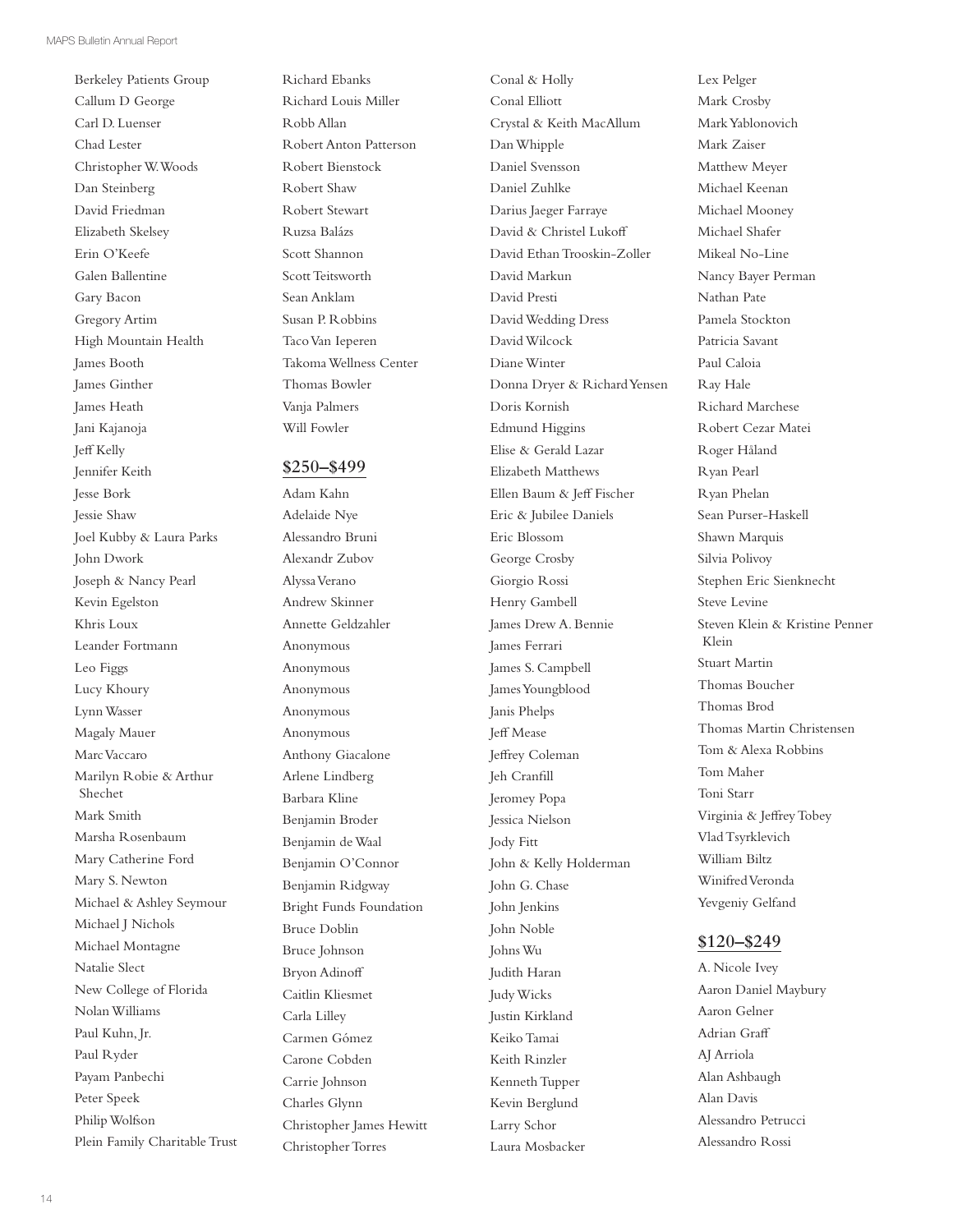Alex Wied Alexandra L. Kutik Ali Mitchell Alice Bain Alison Laytham Altruist LLC Amanda Clearwater Amy Emerson Amy Hardy Andrea Langlois Andrew Nicholls Andrew Stone Anil Desai Anonymous Anonymous Anonymous Anonymous Anonymous Armand De Grenier Artemis Capella Barbara Whitfeld Barry A. Roberts Barry Klein Benjamin Kraus Benson Management Services LLC Betty King Bill O'Donnell Bob Lamonica Brad Burge Brad Cready Brandon Beatty Brendan McCann Brett Fitzcharles Brian Banks Brian Gast Bruce & Karen Sewick Bruce Denton Poulter Cameron Carpenter Cara Jeanne Dawson Carl Resnikof Carol Benton Caroline Erolin Caroline Segre Charles Hayes Charles Ream Chris Bache Chris Butson Chris Mays Christine Ziemer

Christopher Baker Christy Burback Claude Hohl Constantin Vaisberg Craig Heacock Daisy Abraham Dakota Wallace Dan Zeshan Daniel Ari Daniel Mantuani Daniel Taub Daniel Todd Cohn Daniel Wilby Danna Fason Darnell Witt Darrel Higginbotham Dave & Beverly Ousley Dave Henry Balkema David & Elizabeth Cronk David Andrew Krone David Bell David Censits David Gibson David Taylor Dean Grauds Dean LaCoe Debby Carrigan Debra Caldon Dennis Johnson Derrick Brickert Diane Dickinson Don Scott Doug Kerr Douglas Roark Dustin Luedke Elias Zamaria Elizabeth St Goar Ella Vandyke Ellen Watson Elliot Kharkats Elliot Marseille Eric Gaf Eric Lalumiere Eric Tessmann Erik Storlie Forest Argersinger Franco Brockelman Frank Mylet Frederik Hanfgarn Full Spectrum Recovery &

Counseling Gabrielle Cyr Graeme Edgar Green Valley Wellness Gregg Spieler Gregory Vanderhoof Harborside Health Center Harper Mann Harry Sumnall Hector Trujillo Henry and Sue Bass Ian Vogeler Iisa Ruishalme Iris Andres Istvan Huszar Jacob Ferguison James Gorman James Grew James Hammans James Sottile James Tull Janne Pauli Haimilahti Jason Denning Jason Spence Jean-Marie Jobelin Jeannette Rothweiler Jeff Sparks Jefery Kraus Jefrey Dann Jennifer Weiss Jesse Wiesenborn Jessica E. Malberg Jim & Dorothy Fadiman Johan Plesner Hallager John A. Patterson John Bagby John Cline John McIlwain John R. Campbell Johnny Drimmer Jonathan Feyer Jordan Wellington Joseph Dial Joshua Huber Joshua White June & Richard Shibley Justin Peterson Karl G. Fossum Katherine Turner Kathryn Sackinger

Keith Fairmont Keith Randall Coleman Kelly Smith Kendrick Woolstenhulme Kevin Sheehan Koen Hugelier Kurt Bartelmehs Kyle Gilbertson Kyrn Craig Larry and Margaret Hale Laurence Skegg Leonard Bearne Louis Zuckerman Louise Nicholson Luke Fullagar Margaret L. Bryant Mark & Kari Sylvester Mark Dutzi Mark Eddy Mark Gerzon & Melissa Michaels Mark Hurwit Marsea Marcus Martin Guyot Matt Kent Tatum Matthias Diesch Mauricio Melendez Max Vogel Michael Alahouzos Michael Altieri Michael Brinkman Michael Cohn Michael S Israel Michelle Woods Mike Therrien Myron Walters Natalie Farias Nicholas Druhn Nicholas Thomson Nik McCrory Niklas Lindgren Oded Maimon Oska Trufaux Padma Catell Park McGinty Patrice Wells Paul Brickey Paul Daley Paul Garza

Kayla Grant